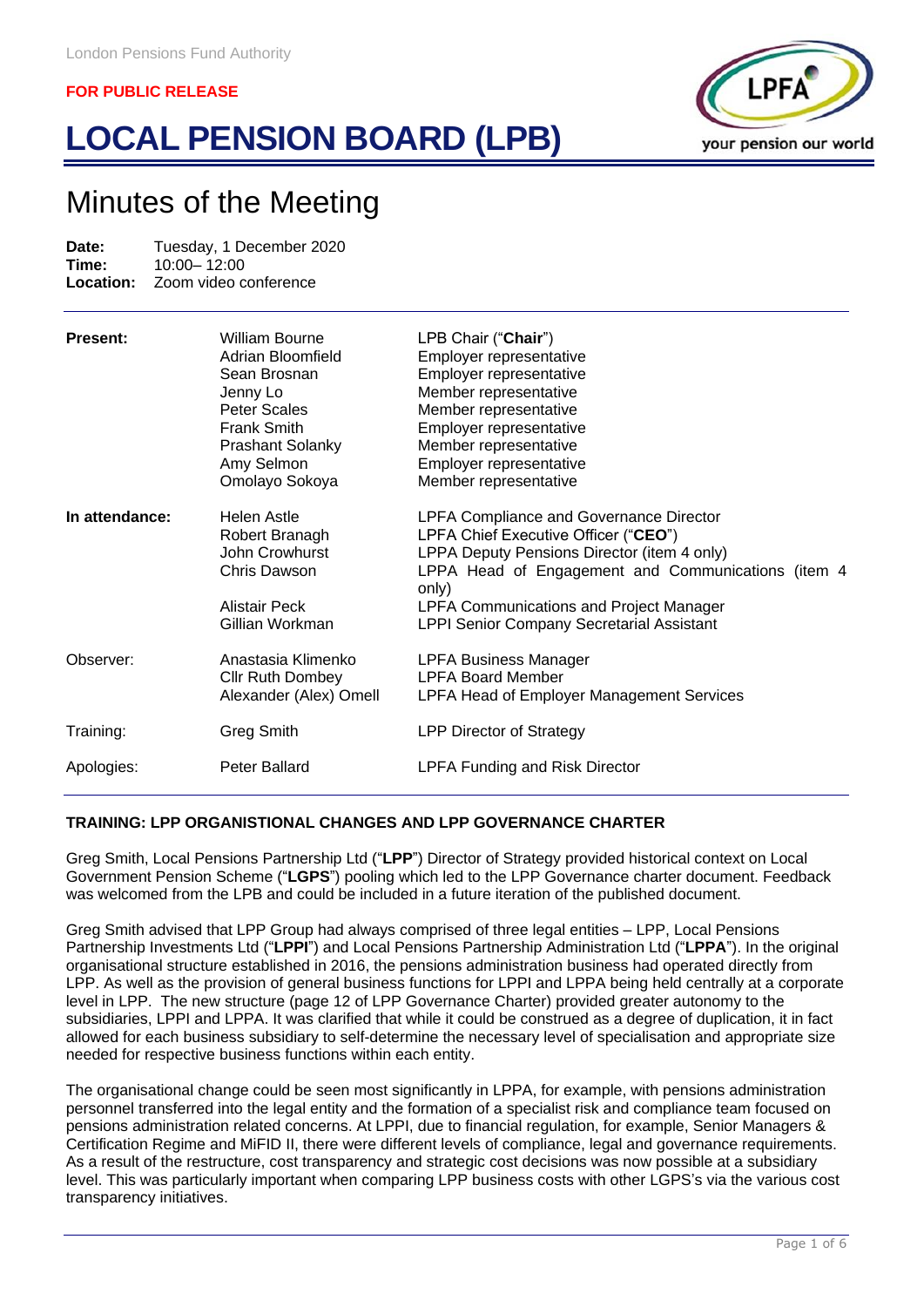### *[Sean Brosnan joined the meeting.]*

In the new structure, at an LPP Group level, a 'skinny' Board was now in operation with budget and strategy oversight, comprised of a slimmed down number of Board members and a few staff with a group function. Assurance was provided that the projected fund management and investment related cost savings, made since LPP was launched in April 2016, continued to be delivered by LPPI and were still realistic. Greg Smith confirmed that there were no immediate plans for any further changes to the new organisational structure. However, there was engagement on possible shareholder related governance matters being considered to reduce duplication and ensure efficient decision making in the future.

The Chair thanked Greg Smith for the training presentation.

#### **1. LPB108 – INTRODUCTORY MATTERS**

#### **Submission**

The report was provided on various matters arising relating to minutes from the meeting held on 15 September 2020 and previous meetings action points.

#### **Discussion**

The Chair noted that due to government guidance on social distancing related to the Coronavirus ("**Covid-19**") pandemic, the meeting was being conducted via video conference. It was confirmed that the LPFA constitution permitted electronic participation and decision making (Section C: Standing Orders, (9) (e) and (j)) and that the standing orders applied to the LPB. The Chair reminded members of the meeting etiquette, encouraged the use of certain MS Teams functionality to allow members to be called upon in turn and share limited information.

The Chair introduced Cllr Ruth Dombey from the LPFA Board and welcomed Alex Omell, as observers to the LPB meeting. The Chair declared that a quorum was present, and the meeting was opened.

#### **Apologies**

The CEO advised apologies had been received from Peter Ballard.

#### Declarations of interest

The Chair confirmed that he had not received any advance declarations of interest since the previous meeting and no new declarations were advised at the meeting. The standing conflict declared by the LPFA CEO with any matters under discussion regarding pensions administration due to his role as the LPFA shareholder appointed statutory director representative on the LPPA Board was noted.

#### Minutes and actions points arising

The minutes from the last meeting held on 15 September 2020 was approved by LPB and that the Chairs e-signature could be used to sign the document. The LPB was also satisfied with the status of the completed or not due action points from previous meetings.

The LPB:

- **1. Approved** the minutes of the meeting held on 15 September 2020 as a true and accurate record of that meeting and the use of the Chairs e-signature to confirm the minutes.
- **2. Noted** the matters arising action list including all the items which had been completed or closed.
- **3. Noted** the standing conflict declared by the LPFA CEO with any matters under discussion regarding pensions administration due to his role as the LPFA shareholder appointed statutory director representative on the LPPA Board.

# **2. LPB109 CHAIR ANNUAL APPRAISAL REPORT**

#### **Submission**

The LPB Chair annual appraisal report for 2020 following individual appraisal meetings with LPB members in October and November 2020.

#### **Discussion**

The LPFA Chair presented his appraisal report and confirmed that he had now met with 7 of the 8 LPB members, with the exception of Adrian Bloomfield who would be retiring in January 2021. The CEO provided background clarification on the status of the Balanced scorecard exercise which a couple of LPB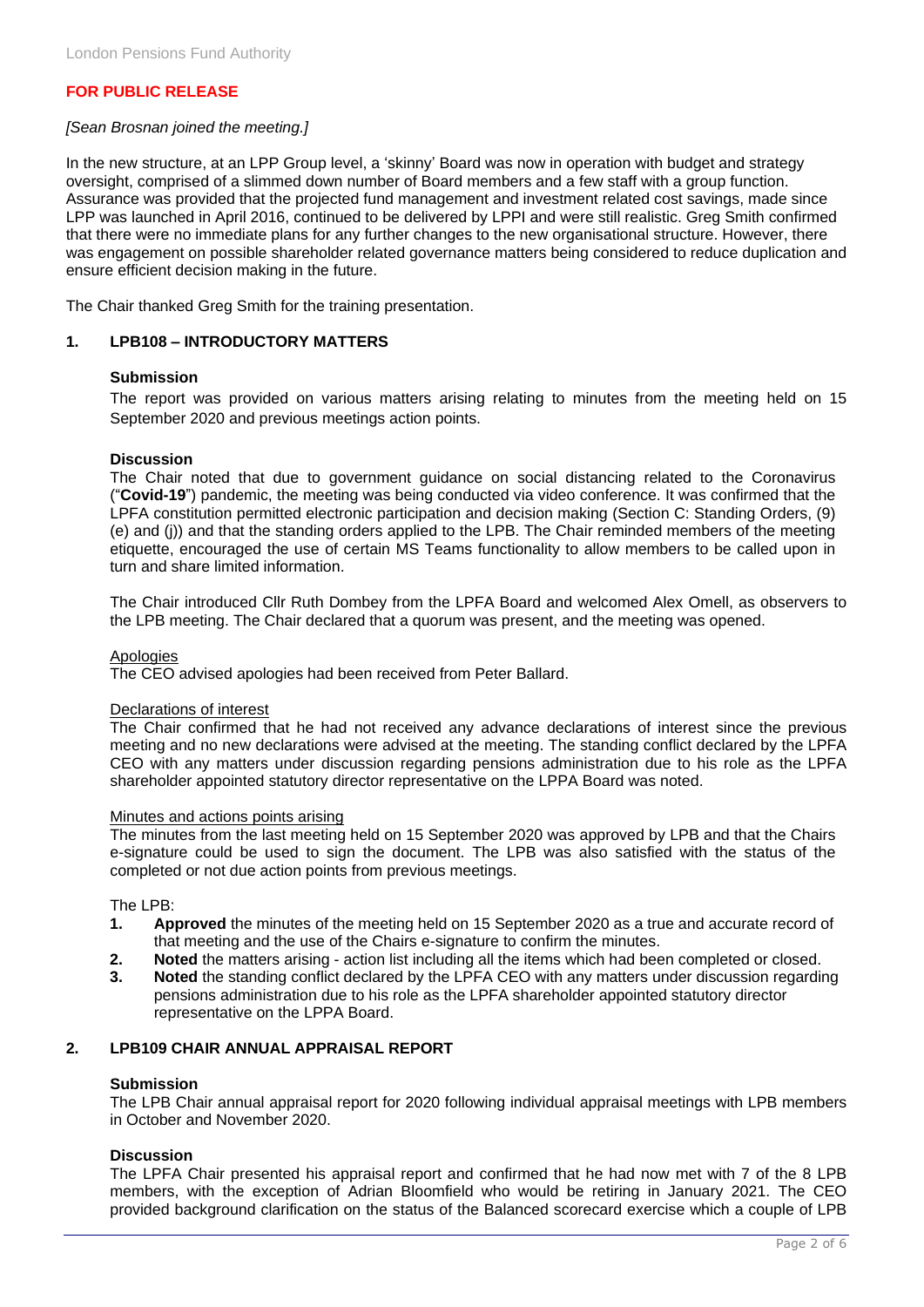members had contributed to and would consider whether to share any resulting outcomes from the exercise. The Chair noted the satisfactory level of support by LPP's corporate services function and the positive feedback from LPB on the report was noted.

The LPB:

- **1. Noted** the contents of the LPB Independent Chair appraisal report for 2020.
- **2. Noted** the LPB training summary with the minor amendment on historical attendance and the CIPFA/Barnett Waddingham future seminar dates.

#### **3. LPB110 – CEO REPORT**

#### **Submission**

The report provided an update on general LPFA fund related activities since the last meeting in September 2020 for the Quarter 2 ("**Q2**") 2020/21 period. Specific items provided for the December meeting included: an update on: the Business Continuity Plan ("**BCP**")/Covid-19; financial monitoring details; investment performance; LPP Group (LPP, LPPI and LPPA) corporate services to the LPFA; LPFA recruitment; and LPFA participation formal consultations.

#### **Discussion**

The CEO advised the LPB on recent organisational recruitment and changes which were reflected in the latest organisational chart provided for the meeting. The LPFA personnel continued to cover a significant amount of work, despite working remotely from home due to Covid-19. Further context was provided to reaffirm the satisfactory statement on LPP investment management performance during 2019/20, with details of comparators from the Local Authority Pension Performance Analytics (LAPPA) Annual review of local authority performance analytics and the Pensions & Investment Research Consultants (PIRC) summary of Fund performance in LGPS shared.

The details of changes in the provision of select corporate services by LPP Group was advised by the CEO, with further developments to take effect from 31 March 2021. The change by LPP Group was indicative of their strategic decision to focus on the core investment and pensions administration businesses and not support other organisations, even LPFA. The CEO believed that LPFA had an opportunity to now focus on value for money, ensure quality of service and that they could provide inhouse services at a cost reduction to what had been paid to LPP Group. The CEO confirmed that there had been time to test interest from the wider Greater London Authority (GLA) Group to provide services to the LPFA, as well as possible future consideration for the LPFA to provide employer management services to other organisations but LPFA would now be concentrating on building its own capability and systems around these services.

The CEO provided context and assurance, recently confirmed by the LPFA Board in October 2020, that the LPFA Section 151 Officer would continue until the end of the contract term of 31 March 2021. At which time there would be the opportunity to reassign the principal officer function. It was also reported that the newly appointed LPFA Compliance and Governance Director, Helen Astle, was now getting up to speed and acting effectively as the LPFA Monitoring Officer.

Details of LPFA Board member recruitment was provided, following a number of retirements or members standing down. The CEO was engaged with London Councils to recruit a senior politician for the Board, as well as working closely the GLA on the wider Board member recruitment process. The LPFA had taken a lead role during the initial stages; by advertising the Board roles in key publications which had received notable interest; and the Chair and CEO were conducting first round interviews. An interview panel comprised of select members of the GLA and LPFA Chair would conduct a second round of interviews of shortlisted candidates.

The LPB was informed of the anticipated launch of the London Fund, with London CIV and LPPI going through the necessary compliance and governance steps. A high level view of possible investment from other interested London Boroughs and the dual benefit "double bottom line" aspiration was shared.

The CEO provided details of resolution times for stage 2 Internal Dispute Resolution Procedure ("**IDRP**") cases. A couple had taken longer than seemed reasonable to resolve and were related to ill health retirement. Following recruitment at LPPA and LPFA, more recent IDRP responses were now being handled efficiently. It was suggested for the LPFA Compliance and Governance Director and LPPA Head of Risk and Compliance to review the IDRP processes and to update the LPB on any developments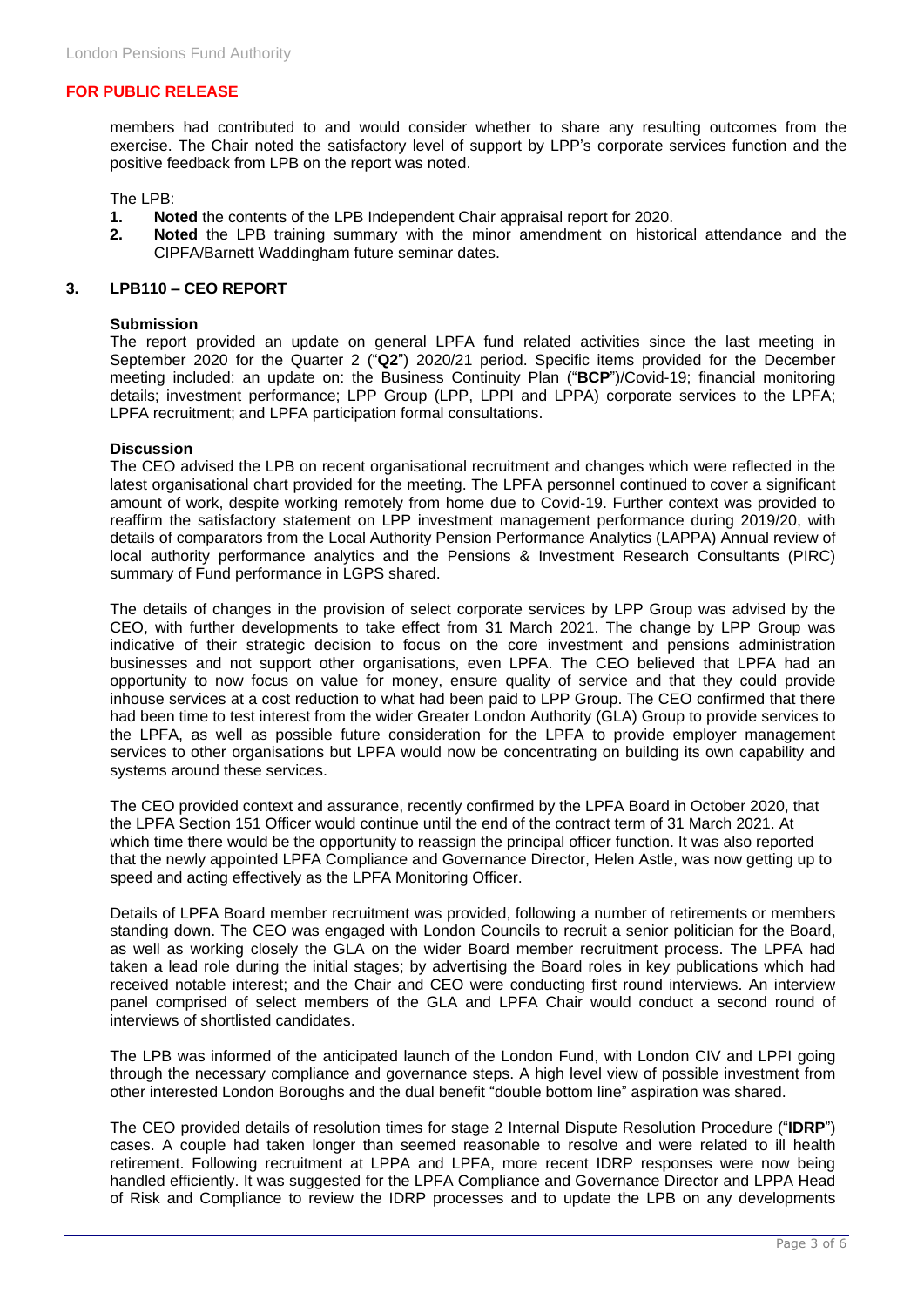including how to keep members (and their employers) more updated on the status of their IDRP cases. **Action: H Astle**

The LPB provided feedback on the LPB member recruitment and induction plans. LPB suggested additional required reading materials for new members could include the Investment Strategy Statement and Pension Fund Annual Report 2019-20. The LPB discussed whether it was appropriate for the member representative being recruited to represent either the deferred, active or pensioner membership or if there were any specific client group which could benefit from representation. The CEO confirmed that diversity and inclusion would be considered, along with reaching as wider a member and employer audience as possible, within the LPB membership parameters.

#### The LPB:

- **1. Noted** the contents of the report
- **2. Advised** feedback on the LPB member vacancy recruitment process plan, job specification and draft induction plan.

*[John Crowhurst and Chris Dawson joined the meeting.]*

#### **4. LPB111 – LPPA QUARTERLY CLIENT PERFORMANCE AND MEMBER ENGAGEMENT REPORT**

#### **Submission**

For LPPA to present the LPFA quarterly administration report for Q2 2020/21 and share details on member engagement communications. An additional report had been provided on the effectiveness and utility to members of electronic communication, in line with the LPB forward planner.

#### **Discussion**

John Crowhurst presented the highlights of the Q2 2020/21 report with LPPA casework performance against SLA continuing to exceed target. Following feedback on the Q1 2020/21 report, several aspects had been added to the quarterly client report including details on: elapsed times (which could be provided at an employer level); timescale to lump sum payments; and helpdesk performance. Regarding helpdesk performance statistics, LPPA had been able to provide client specific statistics from July 2020. The increase in call wait times was attributed to an annual benefit statement (ABS) communication. John Crowhurst clarified that the helpdesk calls related to online queries was due to members enquiries for online access and call volumes on online queries were anticipated to be lower in future months. Following LPB discussion on data quality targets, it was advised that LPPA had recently appointed Target Professional Services to assist in the screening and cleansing of their client's member data.

LPB discussed and noted the positive trends being reported in the report. The opportunity to improve the level of member email contact details through employers was raised. John Crowhurst advised that the new LPPA bulk mailout software provided a new means for the fund to engage with members in a targeted manner and the specific engagement with employers was noted.

Following a request from the Chair, John Crowhurst shared details of the system outage which took place early October 2020 and how the impact had been mitigated by LPPA through the prioritisation of cases. A workshop was due to take place to capture any resulting lessons learnt from the incident.

Chris Dawson presented an overview of the LPPA effectiveness and utility to members of electronic communications report. The LPPA Engagement, Marketing and Communications team were actively working with employers to increase member work email addresses, with an aspirational email address target of 42% of total membership. Member engagement via social media would only be undertaken following clarification on the monitoring of member comments. A planned launch in January 2021, on the use of 'livechat' and unobtrusive text message engagement was shared, with a learning hub due later in 2021. The cost efficiencies of engagement via the online platform was highlighted, with the cost of sending 700 emails to members being equivalent to the cost of sending 1 letter to a member, as well as electronic communication having the additional benefits of improved targeted messages and quicker response times. Chris Dawson noted that the capture of data analytics would inform future website content and campaigns.

The imminent launch of the LPPA Pensions website was advised, expected by the 16 November 2020, but delayed due to the additional time taken to approve the content. The LPB discussed the small number of members who had opted out of receiving emails and received assurance that LPPA would continue to support these members by providing similar information via alternative means.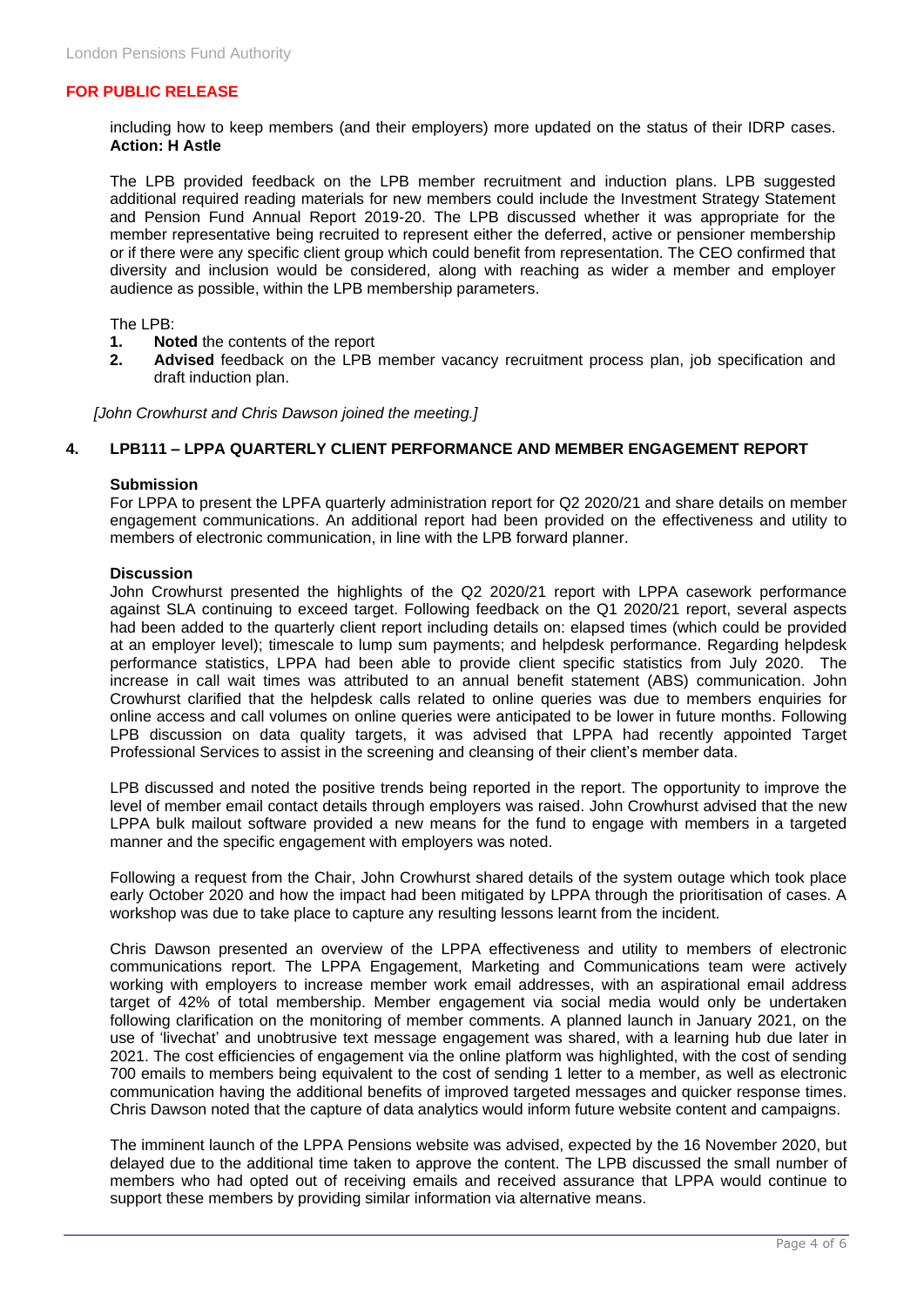The LPB:

- **1. Noted** the LPFA Quarterly Client Report and update for Q2 2020/21 including the KPI performance detailed within the report.
- **2. Noted** the engagement and communications activities for Q2 2020/21, as well as future Q3 2020/21 period.
- **3. Noted** the report on the effectiveness and utility to members of electronic communication.

[*Ruth Dombey, John Crowhurst and Chris Dawson left the meeting.*]

#### **5. LPB112 – LPFA COMMUNICATIONS UPDATE**

#### **Submission**

To provide an update on LPFA corporate communication plans including a member's survey; the results of recent member communication activity on climate change and the delay in the previously discussed Fund Member Forum activity.

#### **Discussion**

Alistair Peck presented his report and shared plans for an annual member survey to be sent at random to 4000 members via email to gauge members sentiments. This initial survey had been developed in conjunction with questions from the Pensions Policy Institute to research the role of Environmental, Social and Governance, as well as responsible investment in engaging members. Feedback via email on the survey questions from LPB was welcomed. **Action: LPB**

Alistair Peck noted the recent climate change animation communication to members had provided an opportunity to directly engage with members and seek data on readership, which would inform effective communications going forward. The details of future engagement activities were shared including the use of additional animated short clips on specific topics. Alistair Peck confirmed that the LPFA social media accounts (except Facebook or Twitter) were regularly monitored, with negative comments moderated.

The Chair thanked Alistair Peck for sharing details on the interesting initiatives being taken on corporate communications and the early successful impact.

The LPB:

- **1. Discussed** the questions planned for the Member Survey.
- **2. Noted** the results of the member communication activity on climate change and **discussed** future focus areas.
- **3. Noted** the delay in the proposed LPFA Fund Member Forum Activity.

# **6. LPB113 – RISK AND COMPLIANCE REPORT**

#### **Submission**

To provide LPB with an update on various risk, regulatory and compliance matters related to the Fund including: Code of Practice 14 ("**COP14"**) assurance statement; compliance oversight of the outsourced services delivered by LPP Group and a regulatory horizon scanning report.

#### **Discussion**

Helen Astle presented a summary of her report, highlighting the regulatory updates, responded to queries raised at the previous meeting and clarified the processing breaches figures for overpayments. Following discussion by LPB regarding the incident in September 2020, it was agreed to clarify the formal reporting procedures with the necessary authorities. **Action: H Astle**

Assurance was shared that LPPA had conducted fraud prevention training with staff to assist with identifying and mitigating different types of fraud, as well as capturing any lessons learnt. The monitoring of potential pension transfer mis-selling was advised and an intent to join a scheme was shared. It was advised that initial discussions with Lancashire County Council were taking place on performance measures for LPPA and was considering possible claw back provisions.

The LPPA Annual Assurance Report from August 2020 based on Audit and Compliance Monitoring activity was noted. The report highlighted the significant amount of work which had taken place since the LPPA Head of Risk and Compliance (Janet Morville-Smith) joined in April 2020. The Chair commented that during